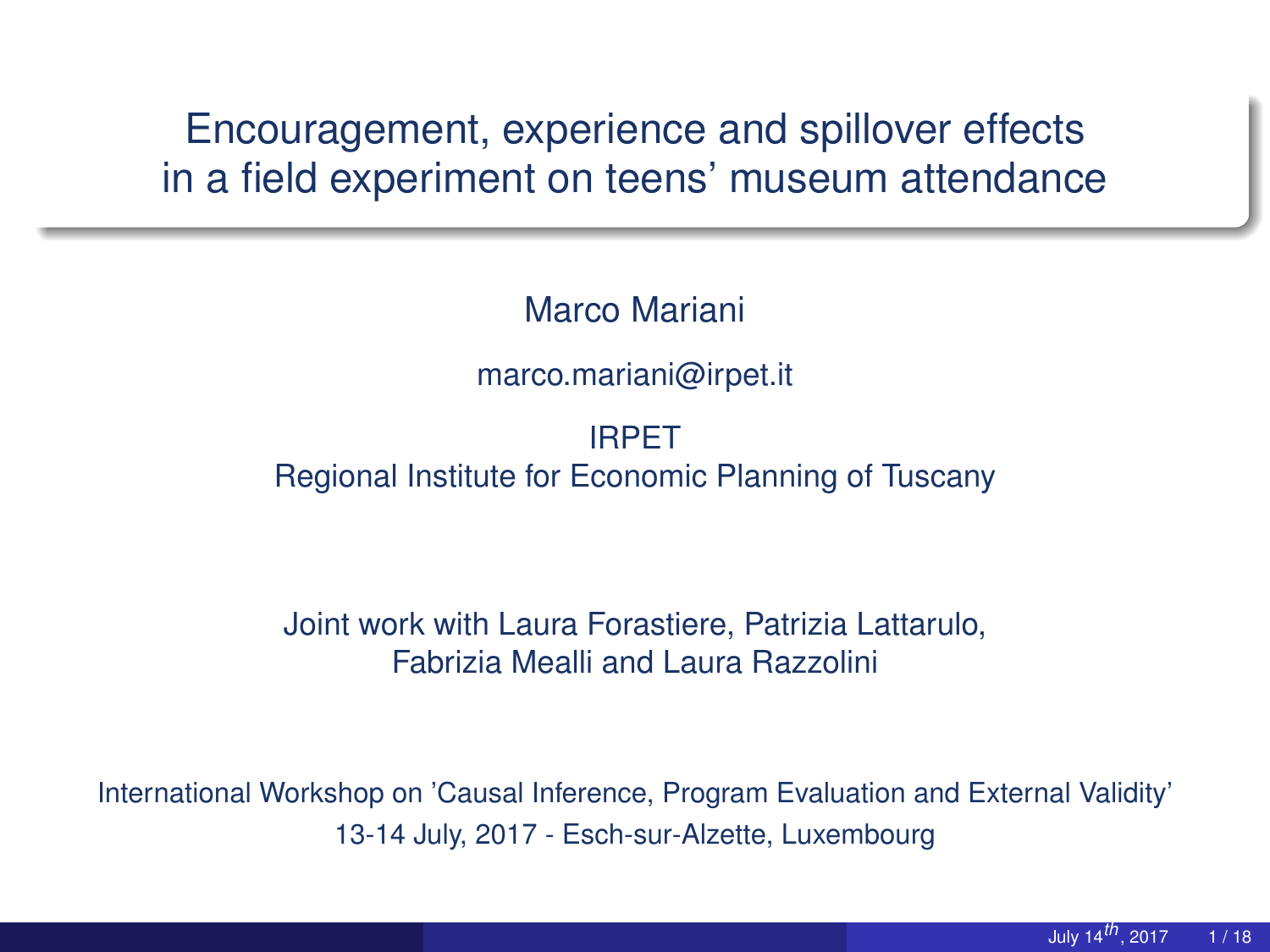### **Introduction**

Understanding mechanisms in cluster encouragement interventions

- Encouragements may be source of alternative behaviors that may affect the outcome even without involving a change in the treatment received
- Social interactions occurring among individuals in the same cluster may give rise to interference or spillover effects
- **•** Principal stratification useful to understand and, to some extent disentangle, such effects in cluster randomized experiments (Forastiere, Mealli, and VanderWeele, JASA, 2016)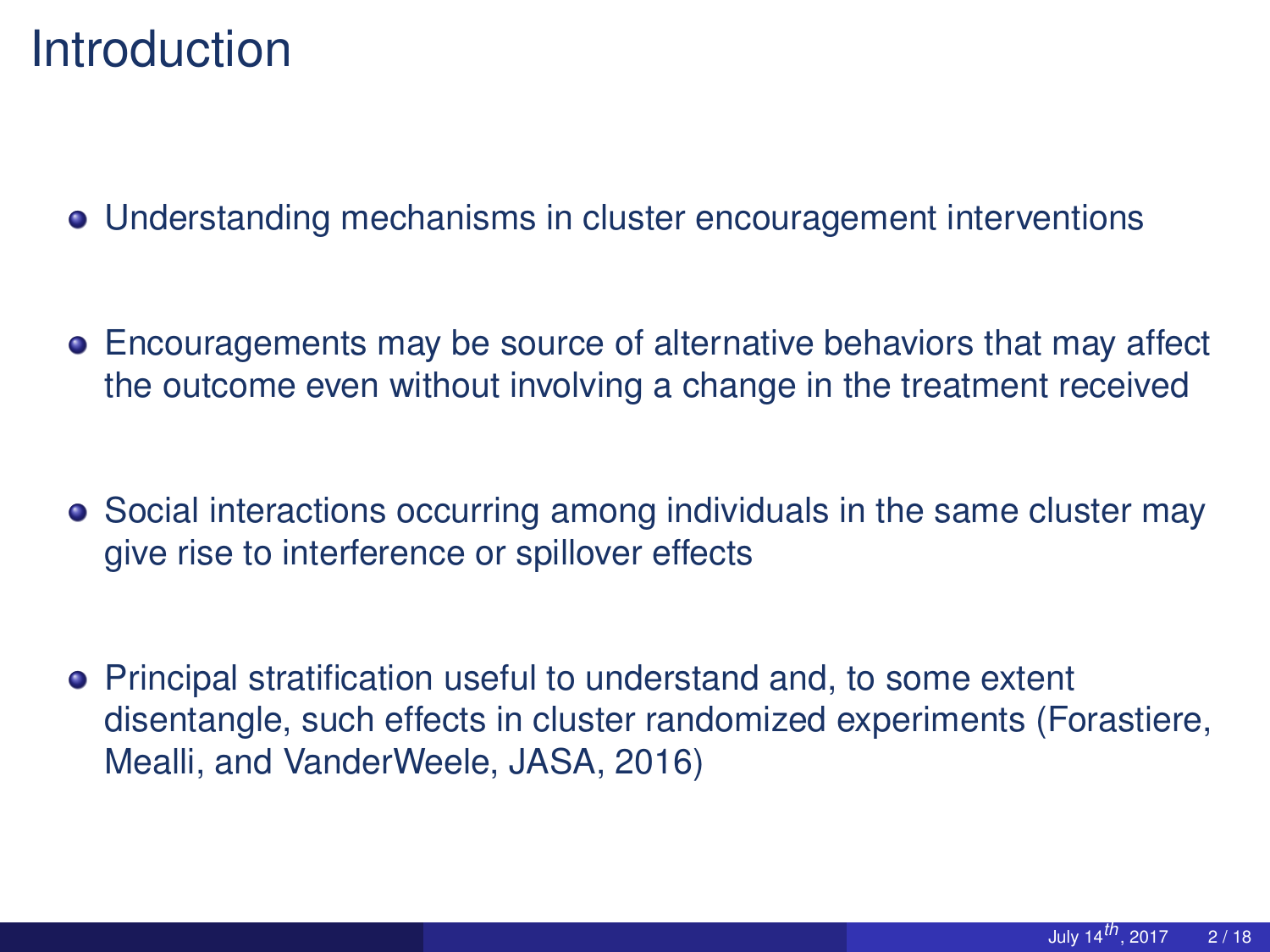# Motivating application

- **•** Field experiment conducted in Florence to study the effects of incentives offered to high school teens to motivate them to visit art museums and to identify best practices to transform this behavior into a long run cultural consumption
- Apart from Lattarulo et al. (2016), whose results we revisit, and Kisida et al (2014), this is a novel territory for field experiments
- All students aged 17-18, attend the same type of high school (Liceo Scientifico)
- Their **classes are randomly assigned to three encouragement levels** of increasing strenght

#### **FLYER**

Students receive a flier with basic information and opening hours of a main museum in Florence, Palazzo Vecchio

#### **PRESENTATION**

Students receive the flyer and a short presentation conducted by an art expert, which should act as an *intrinsic motivator* towards the visit to Palazzo Vecchio and museum attendance in general

#### **REWARD**

Students receive, in addition to the flyer and the presentation, also a nonfinancial reward in the form of extra-credit points towards their school grade. The reward should act as an *extrinsic motivator* towards the Palazzo Vecchio visit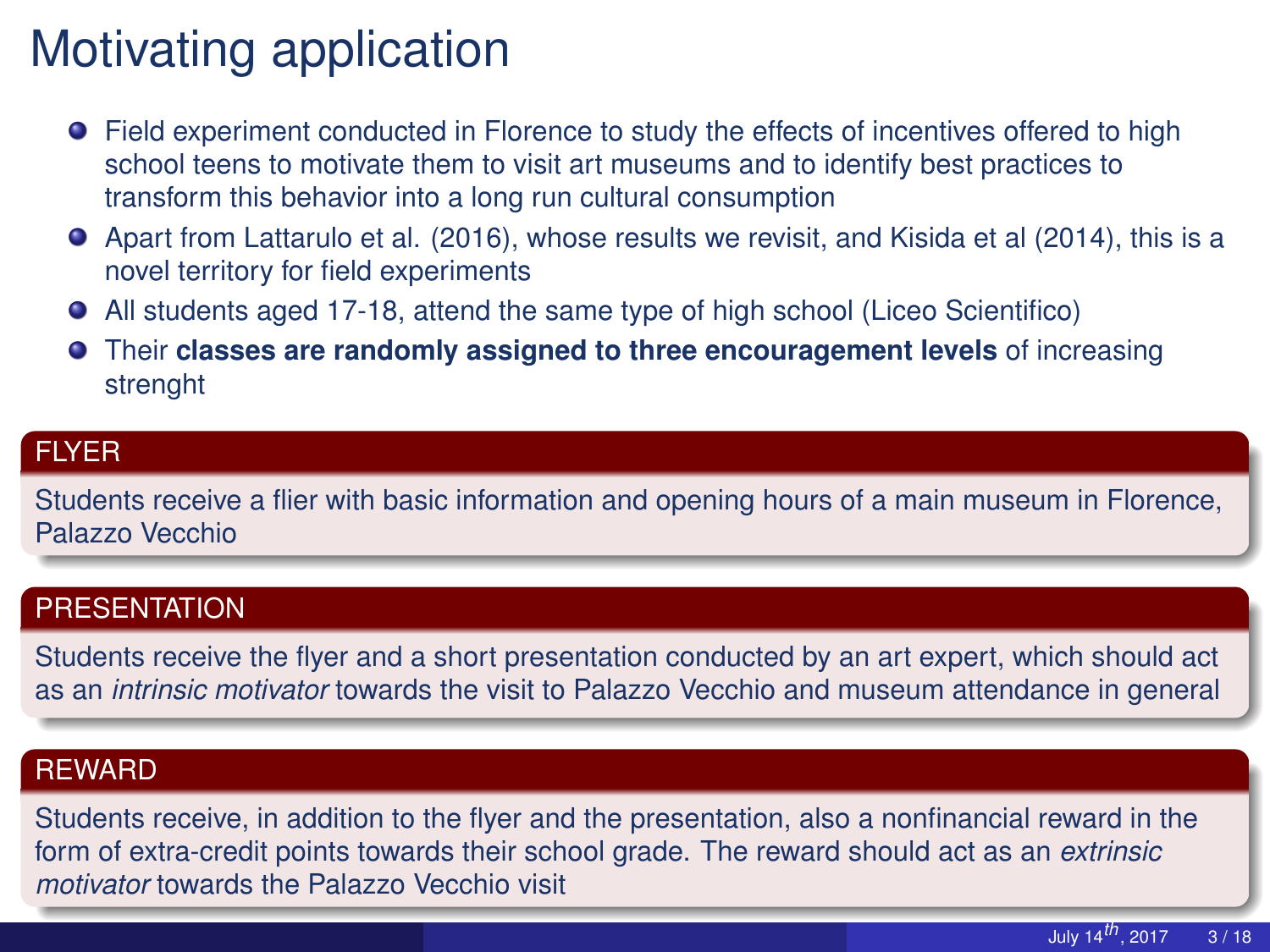## Palazzo Vecchio

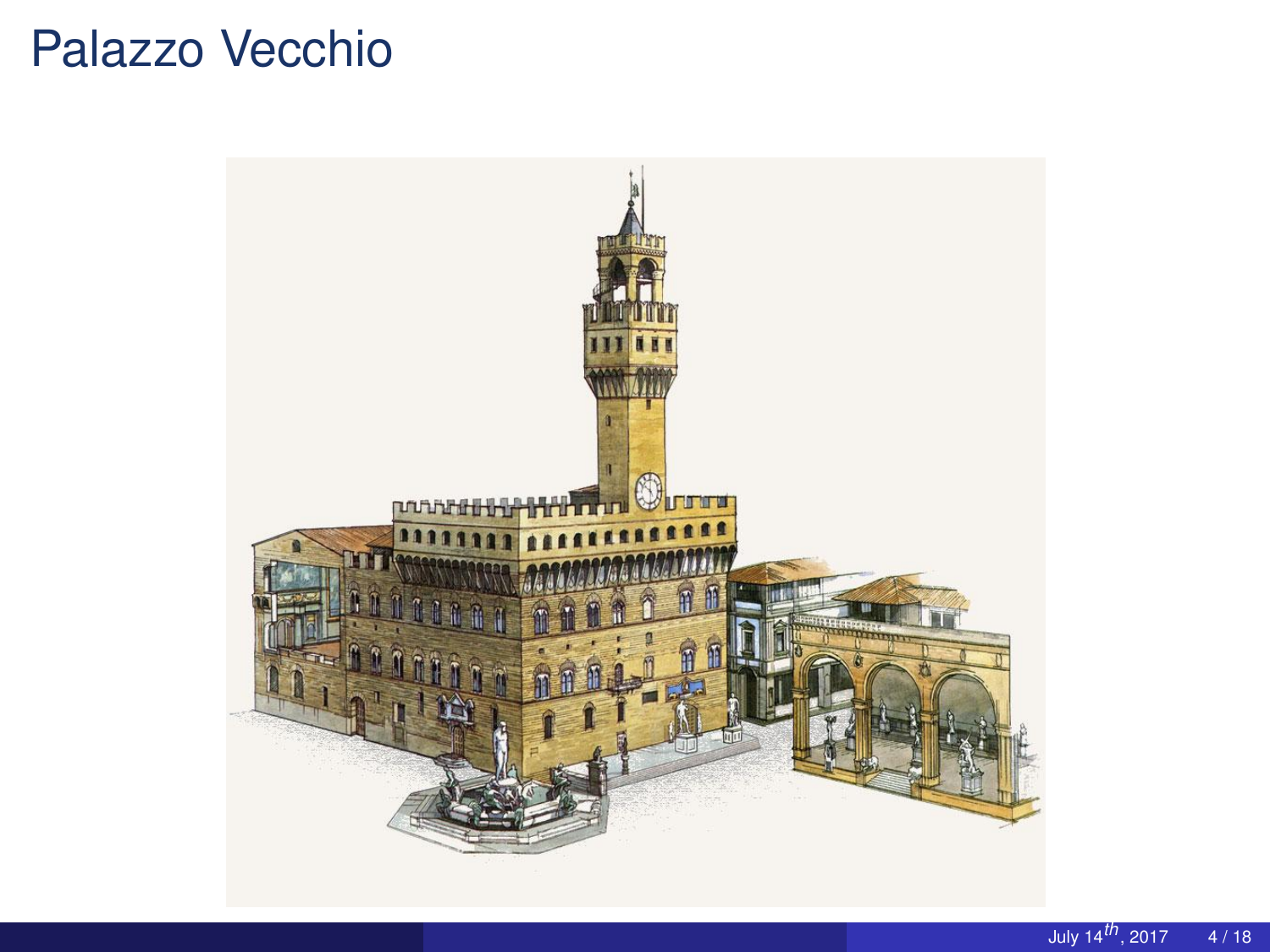## Motivating application



**As students belong to classes, spillovers might also be at work**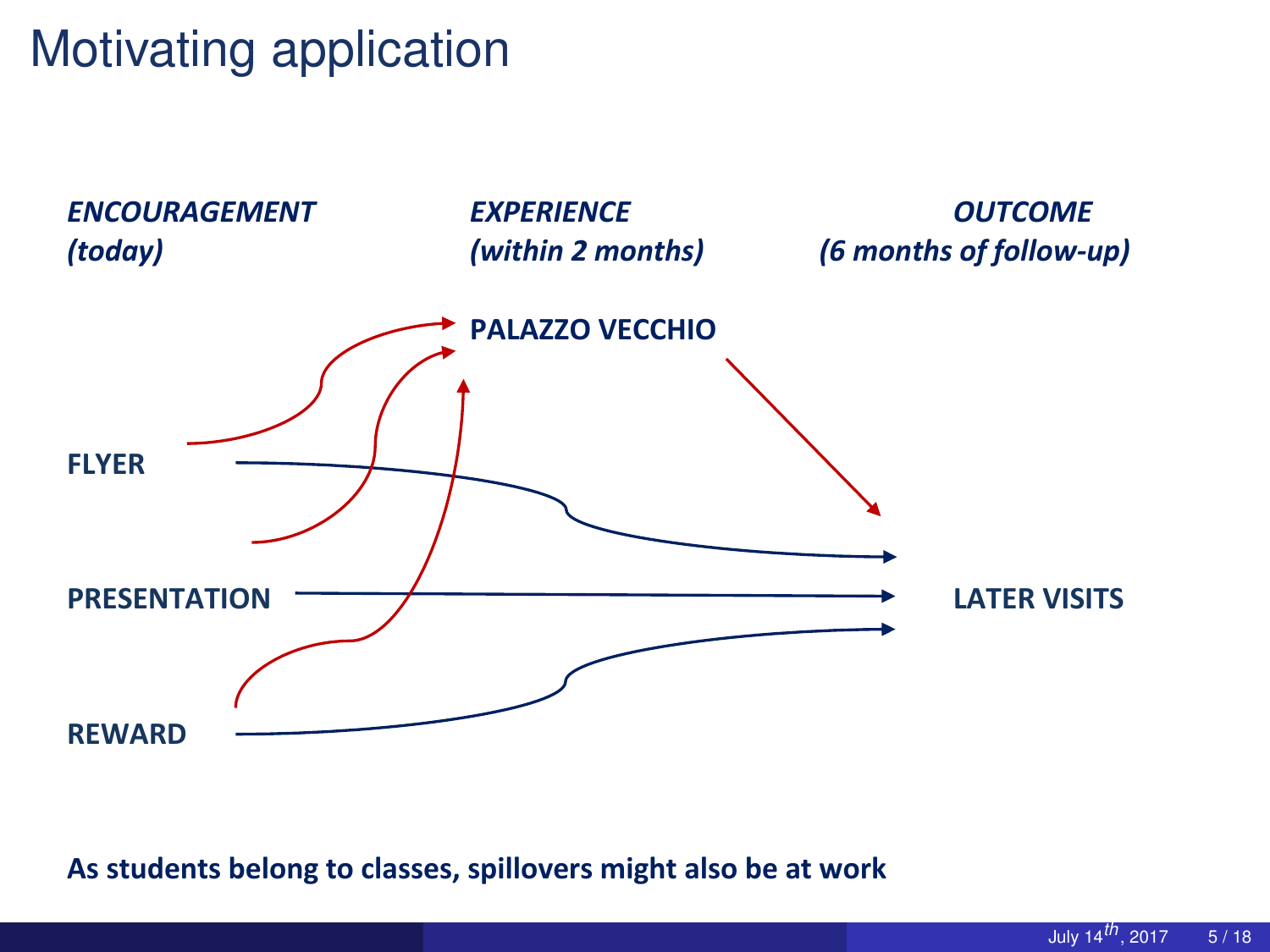## Descriptive Statistics

|                                                       | $A = F$ | $A = P$ | $A = R$ | Overall |
|-------------------------------------------------------|---------|---------|---------|---------|
| <b>PRIOR TO THE ENCOURAGEMENT</b>                     |         |         |         |         |
| Male $(1/0)$                                          | 0.19    | 0.29    | 0.53    | 0.34    |
| Already visited Palazzo Vecchio (1/0)                 | 0.66    | 0.75    | 0.72    | 0.71    |
| Count of museums visited last year                    | 3.31    | 4.75    | 3.54    | 3.86    |
| GPA (0-10)                                            | 6.73    | 6.82    | 6.98    | 6.84    |
| Uninterested in humanities (1/0)                      | 0.36    | 0.15    | 0.41    | 0.31    |
| Parents' education (1-5)                              | 3.18    | 3.47    | 3.53    | 3.39    |
| <b>AFTER THE ENCOURAGEMENT</b>                        |         |         |         |         |
| No. of students performing the proposed visit $(M=1)$ | 3       | 10      | 40      | 53      |
| $Pr(M=1)$                                             | 0.03    | 0.11    | 0.44    | 0.20    |
| $E(Y)$ , Y is the count of later museum visits        | 1.49    | 4.39    | 3.00    | 2.95    |
| Pr(Y>0)                                               | 0.36    | 0.86    | 0.91    | 0.71    |
| No. of classes                                        | 5       | 5       | 5       | 15      |
| No. of students                                       | 89      | 87      | 90      | 266     |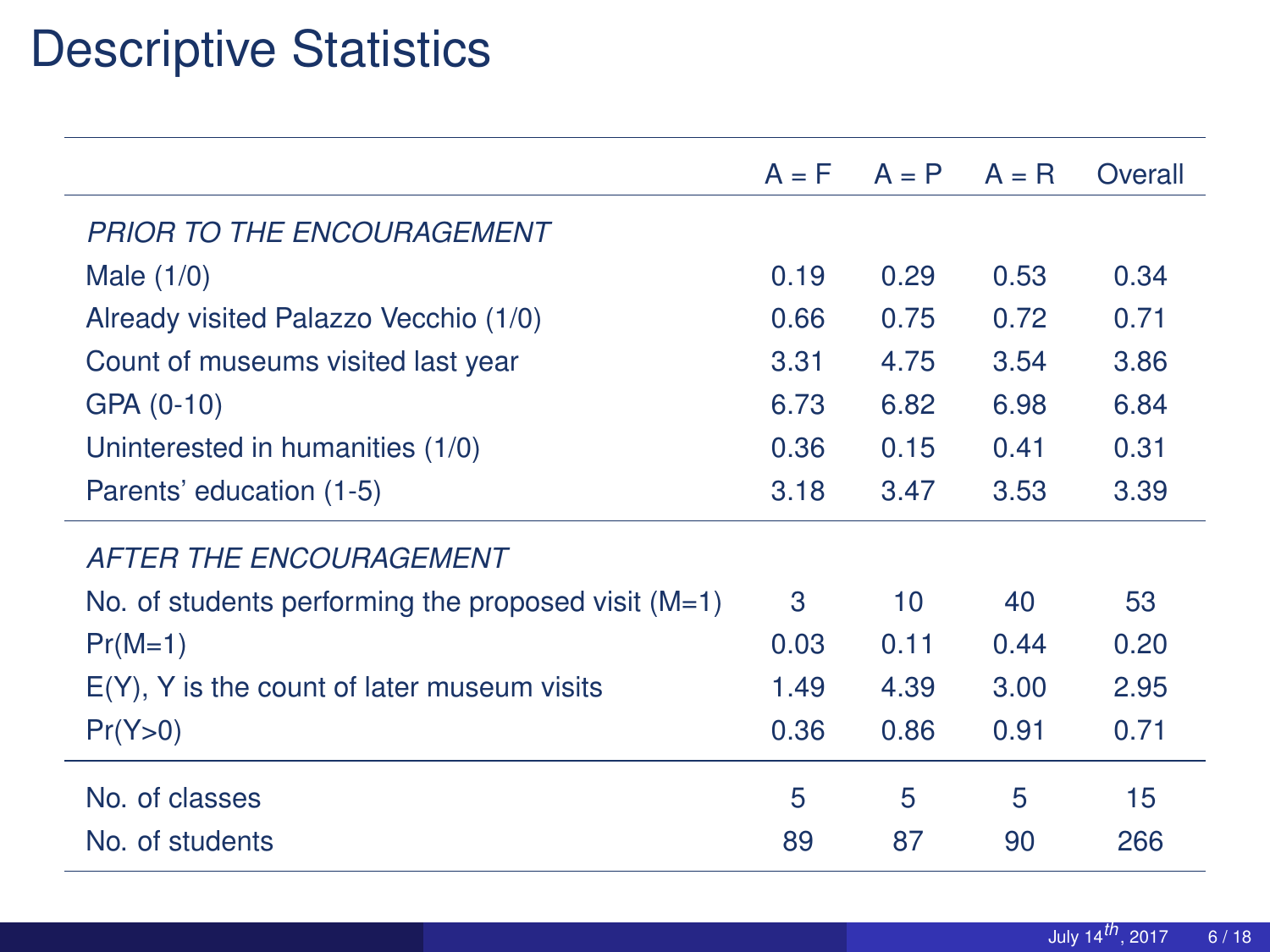### Outcome histograms under the three encouragements

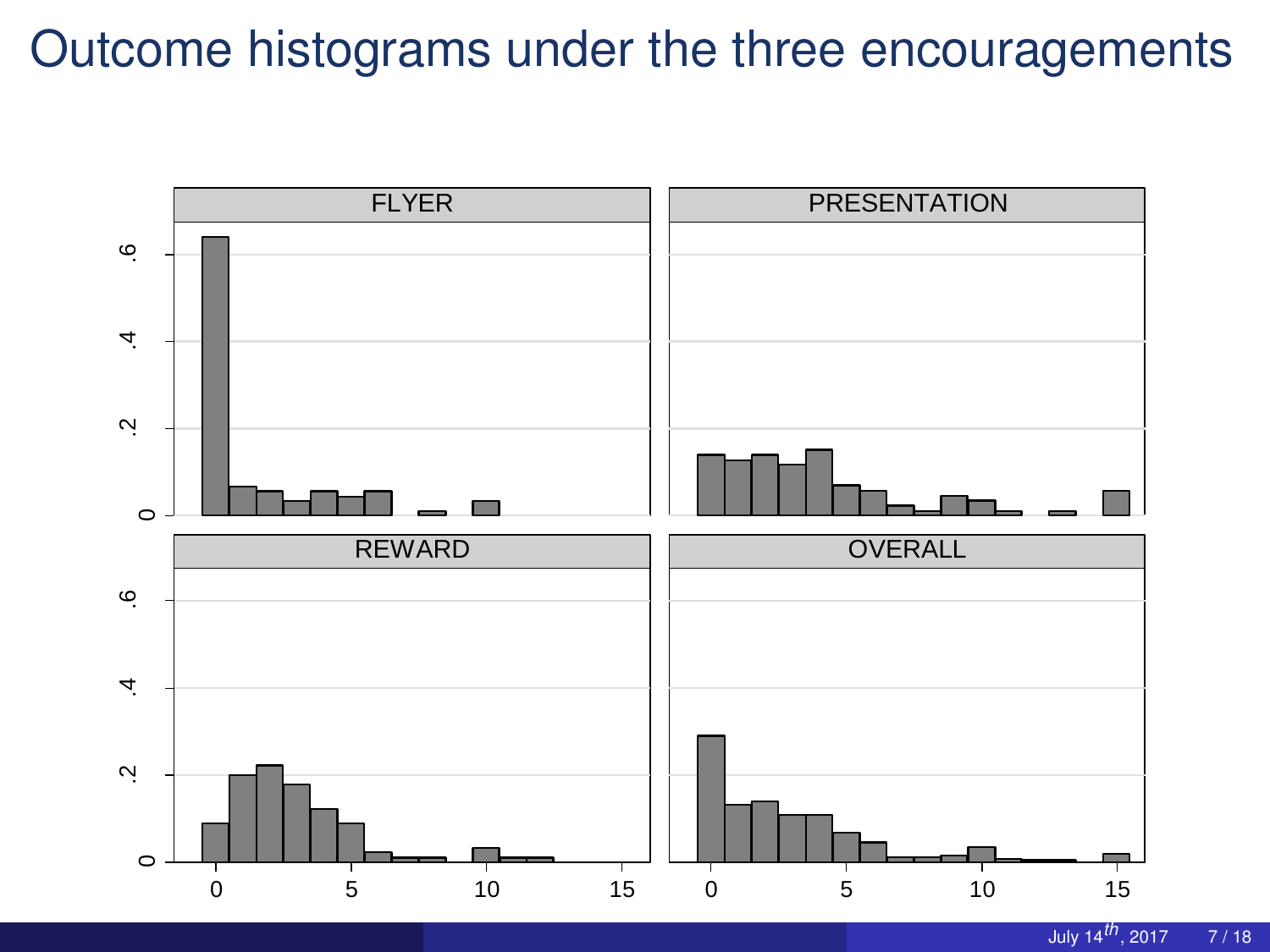### The Potential Outcome Approach to Causal Inference

*(Neyman, 1923; Fisher, 1925; Rubin, 1974, 1978)*

- *Aj* : three-level cluster encouragement assignment
	- ſ *F* If class *j* receives the flyer
	- $A_j =$ *P* If class *j* receives the flyer and the presentation
		- $\mathcal{L}$ *R* If class *j* receives the flyer, the presentation and the reward
- *M<sub>ii</sub>* : indicator for the post-encouragement individual visit to Palazzo Vecchio. This is the intermediate/treatment variable
- $\bullet$   $Y_{ij}$  : the count of later museum visits. This is the final outcome

**Assumption 1**.(Cluster-level SUTVA). A student's potential outcomes and potential values of the intermediate variable do not vary with encouragements assigned to classes other than the student's own class

Under Assumption 1, each *ij* has three potential outcomes for each post-treatment variable

- $\bullet$   $Y_{ii}(A_i = a)$ : Potential value of later visits given assignment to encouragement level *a*
- Potential value of the intermediate variable given assignment to encouragement *a*

 $M_{ij}(a) = \begin{cases} 1 & \text{If student } i \text{ visits Palazzo Vecchio} \\ 0 & \text{If student } i \text{ does not visit Palazar.} \end{cases}$ 0 If student *i* does not visit Palazzo Vecchio

Note that the only observable potential outcome is  $Y_{ii}(A_i = a, M_i(a))$  that incorporates both the student's and classmates' response to *a*, be it direct or via PV experience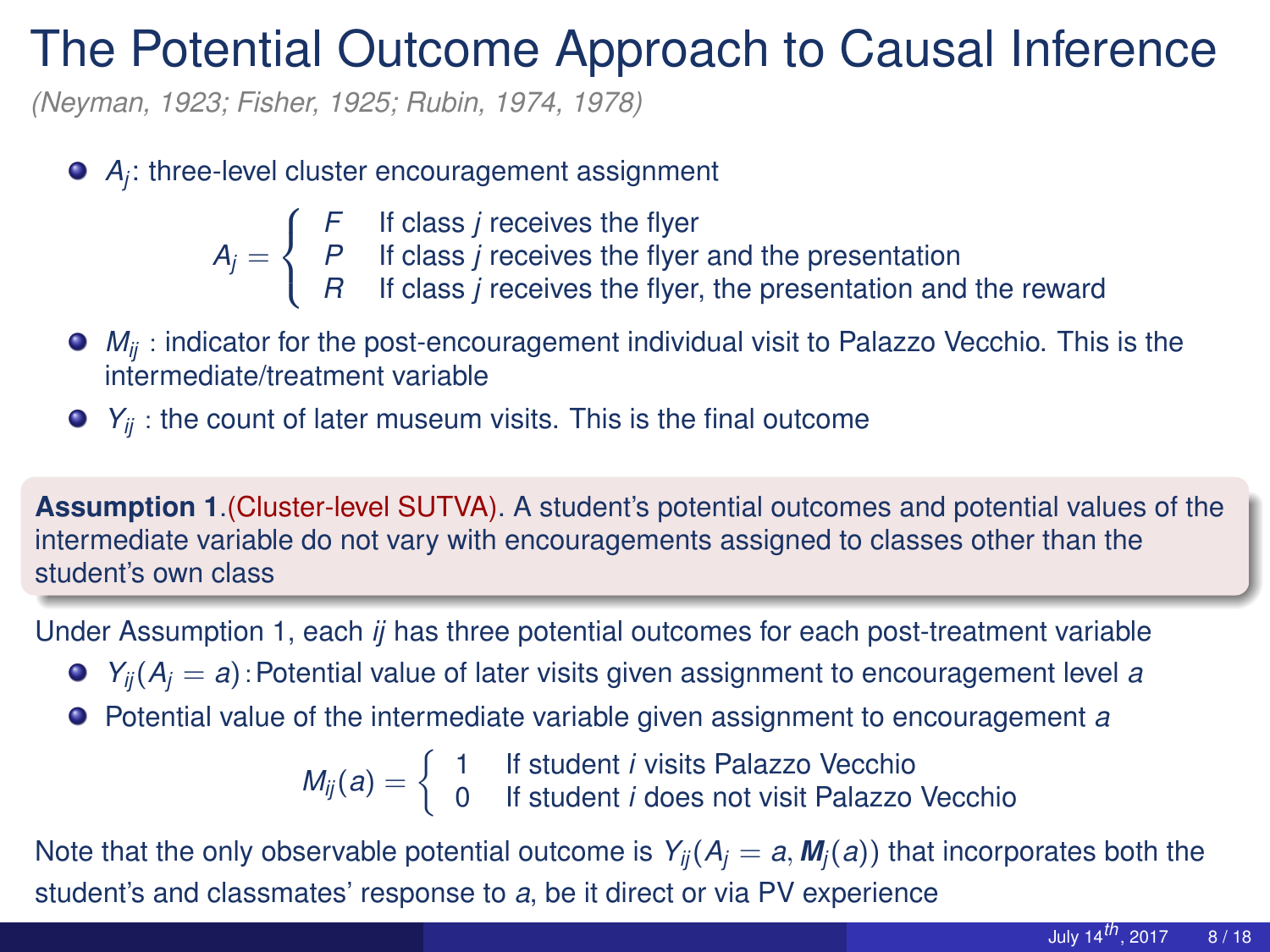### Principal Stratification

*(Frangakis and Rubin, 2002)*

The units under study can be stratified in subpopulations, the so-called *Principal Strata*, defined according to the potential values of the intermediate/experience variable:

$$
S^{m_F m_P m_R} := \{i : M_{ij}(F) = m_F, M_{ij}(P) = m_P, M_{ij}(R) = m_R\}.
$$

**Assumption 2**.(Monotonicity of Compliance). Every student for which encouragement *a* is a sufficient motivator towards the PV experience would do the same under a stronger encouragement

 $M_{ii}(F) \leq M_{ii}(P) \leq M_{ii}(R) \quad \forall i, j.$ 

Under Assumption 2, these are the theoretical types of students that can be defined according to their compliance behavior to encouragements

| $M(A=F)$     | $M(A=P)$ | $M(A=R)$ | Stratum ID | <b>Stratum Label</b>               |
|--------------|----------|----------|------------|------------------------------------|
|              |          |          |            | Always Takers $(S^{111})$          |
| $\cup$       |          |          | в          | Presentation Compliers $(S^{011})$ |
| $\mathbf{O}$ |          |          | C          | Reward Compliers $(S^{001})$       |
|              |          |          |            | Never Takers $(S^{000})$           |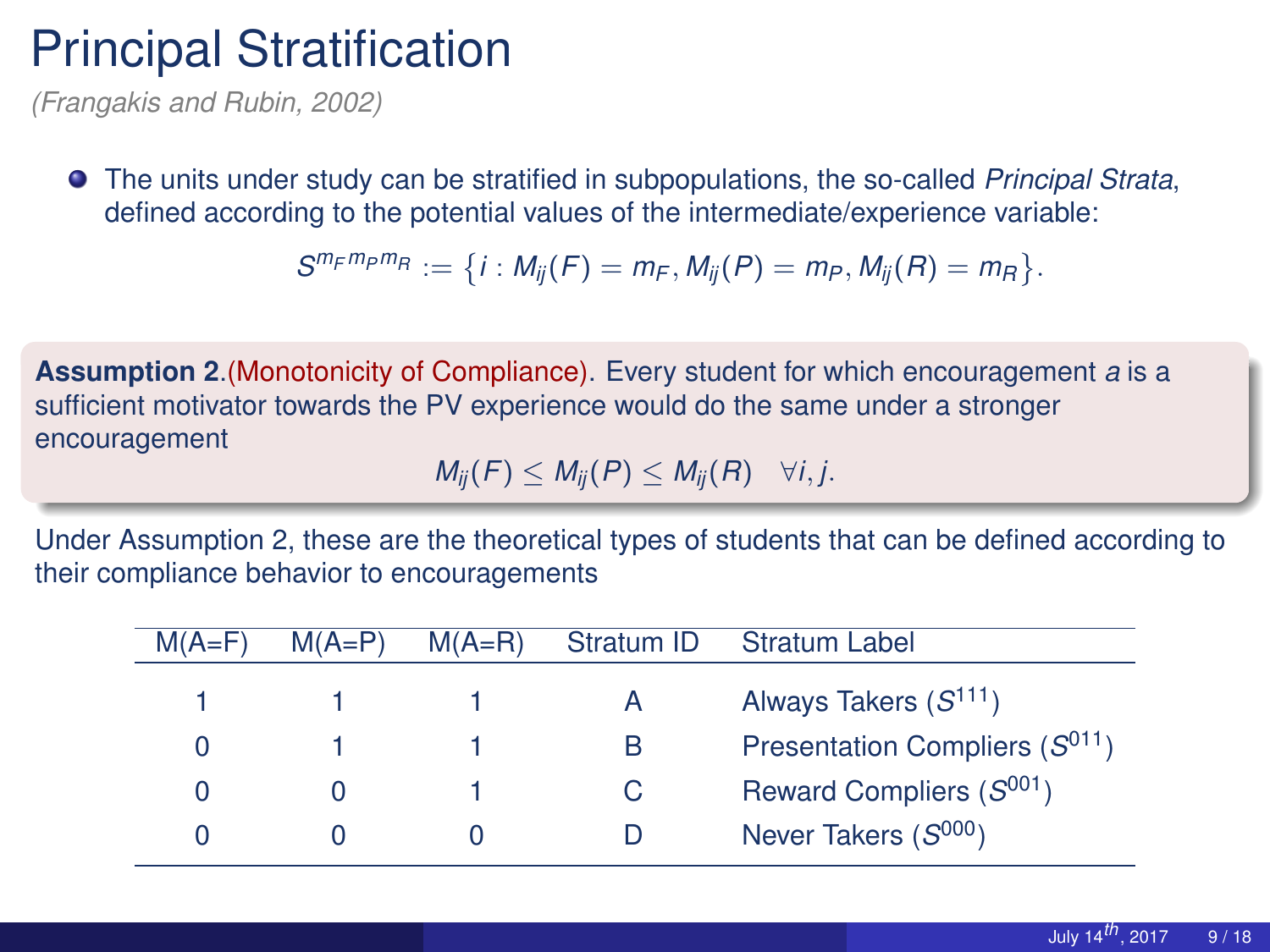## Mixture of Principal Strata

Unfortunately, the strata that may be observed in the data often host several thoeretical types of students

|         | $M=0$                                  | $M=1$                                   |
|---------|----------------------------------------|-----------------------------------------|
| $A=F$   | Never Takers, P-compliers, R-Compliers | <b>Always Takers</b>                    |
| $A = P$ | Never Takers, R-Compliers              | Always Takers, P-compliers              |
| $A = R$ | Never Takers                           | Always Takers, P-compliers, R-Compliers |

 $\pi_{m_Fm_Pm_R}=Pr(S_{ij}=S^{m_Fm_Pm_R})$ : probability of belonging to stratum  $S^{m_Fm_Pm_R}$ 

Randomized assignment of encouragements and the monotonicity assumption imply that  $\bullet$ 

$$
\pi_{100} = \pi_{010} = \pi_{110} = \pi_{101} = 0;
$$
\n
$$
\pi_{111} = Pr(M_{ij} = 1 | A_j = F); \quad \pi_{000} = Pr(M_{ij} = 0 | A_j = R);
$$
\n
$$
\pi_{001} = Pr(M_{ij} = 1 | A_j = R) - Pr(M_{ij} = 1 | A_j = P);
$$
\n
$$
\pi_{011} = Pr(M_{ij} = 1 | A_j = R) - \pi_{111} - \pi_{001};
$$

and also that

$$
E[Y_{ij}(F) | S_{ij} = S^{111}] = E[Y_{ij} | M_{ij} = 1, A_j = F];
$$
  

$$
E[Y_{ij}(R) | S_{ij} = S^{000}] = E[Y_{ij} | M_{ij} = 0, A_j = R].
$$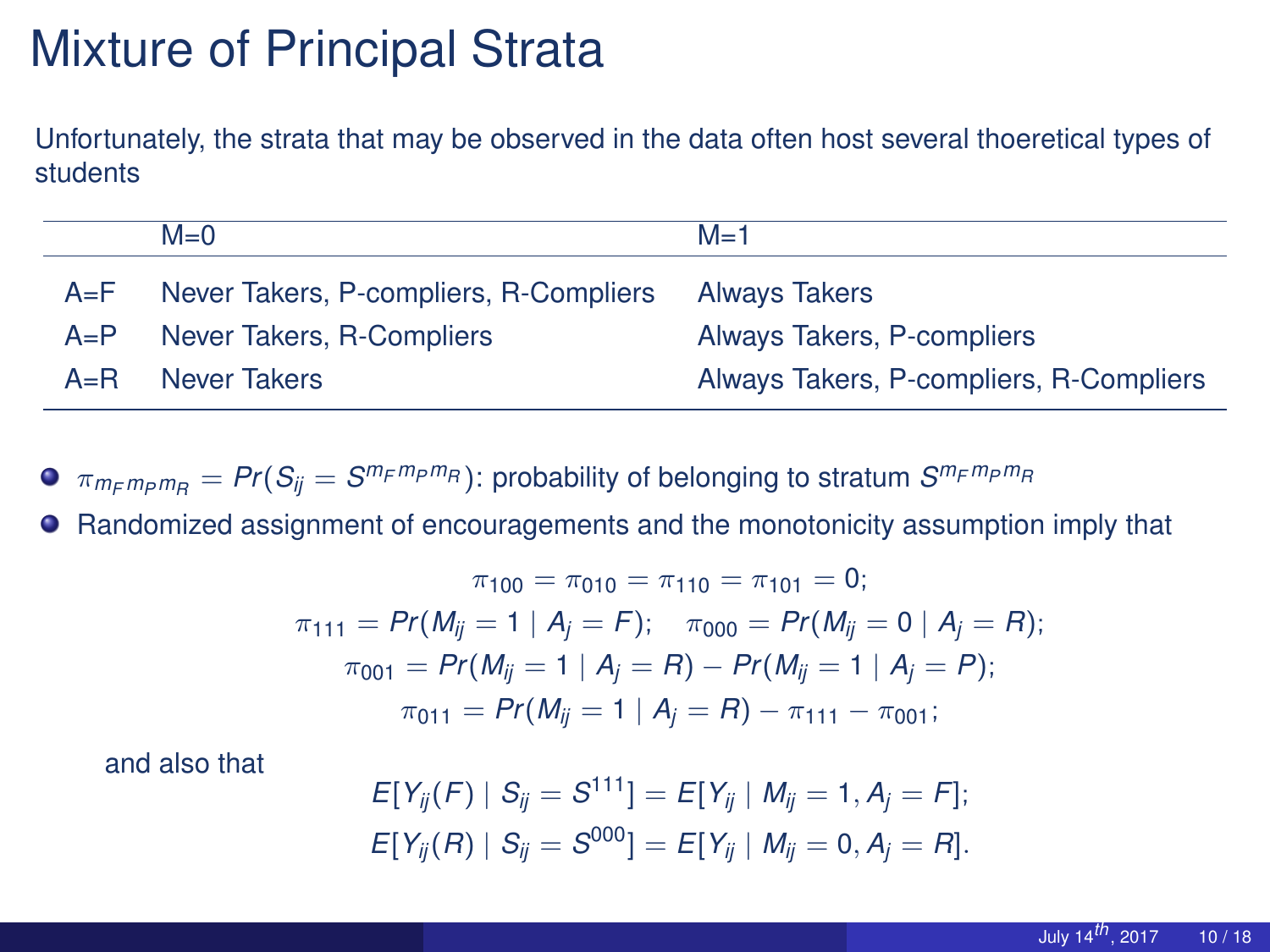## Definition of causal estimands

Principal Causal Effects (PCE)

 $PCE_{kh}(m_F, m_P, m_R) = \mathrm{E}\big[\,Y_{ij}\left(a_k\right)\mid S_{ij} = S^{m_Fm_Pm_R}\big] - \mathrm{E}\big[\,Y_{ij}\left(a_h\right)\mid S_{ij} = S^{m_Fm_Pm_R}\big]$ 

Intent-to-Treat Effects : ITT is, then, a weighted average of PCEs, with weights given by the conditional probability of belonging to each principal stratum:

$$
ITT_{kh} = E[Y_{ij}(a_k)] - E[Y_{ij}(a_h)] = \sum_{m_F m_P m_R} PCE_{kh}(m_F, m_P, m_R) \cdot \pi_{m_F m_P m_R}.
$$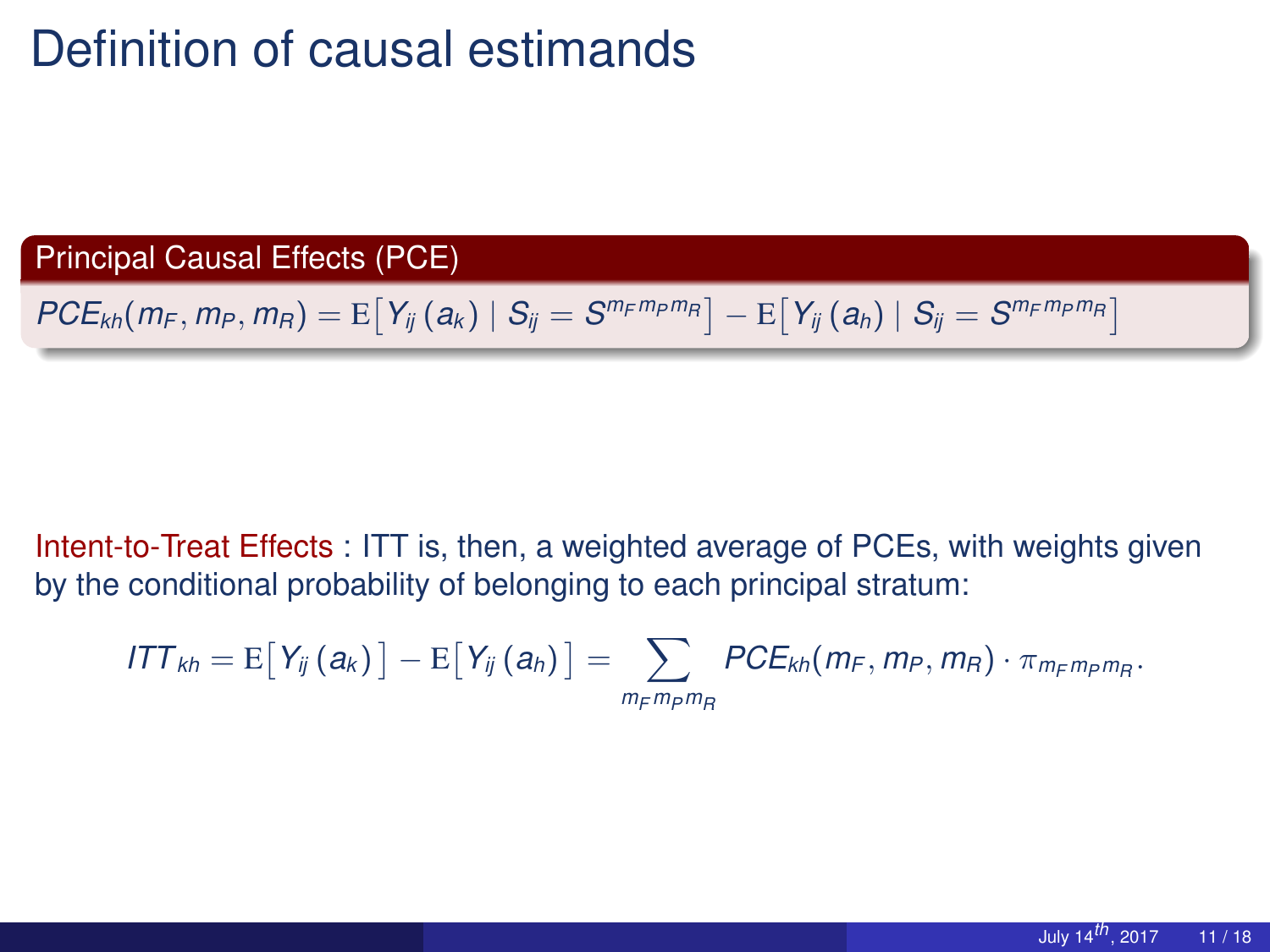## Interpetation of PCE in our application

|                               | $E[Y(P)]$ - $E[Y(F)]$ | $E[Y(R)]$ - $E[Y(P)]$ | $E[Y(R)]$ - $E[Y(F)]$ |
|-------------------------------|-----------------------|-----------------------|-----------------------|
| <b>Always Takers</b>          | [D] Enc, Spill        | [D] Spill             | [D] Enc, Spill        |
| <b>Presentation Compliers</b> | [A] Enc, Exp, Spill   | [D] Spill             | [A] Enc, Exp, Spill   |
| <b>Reward Compliers</b>       | [D] Enc. Spill        | [A] Exp, Spill        | [A] Enc, Exp, Spill   |
| <b>Never Takers</b>           | [D] Enc, Spill        | [D] Spill             | [D] Enc, Spill        |

**Dissociative PCE [D] directly originate from encouragements or from spillovers arising from classmates' experience**

- They usually include *pure encouragement* and *spillover mediated* effects
- As the reward does not apply during follow-up, some dissociative PCE can only be interpreted as classroom spillovers
- Separating *pure encouragement* and *spillover mediated* effects is unfeasible without additional assumptions

#### **Associative PCE [A] originate from (but not only from) experience**

- They usually include *experience*, *pure encouragement* and *spillover* effects
- As the reward does not apply during follow-up, one associative PCE can be interpreted as a combination of experience and spillover effects induced by experience
- Separating *experience* and its related *spillover mediated* effects is unfeasible without additional assumptions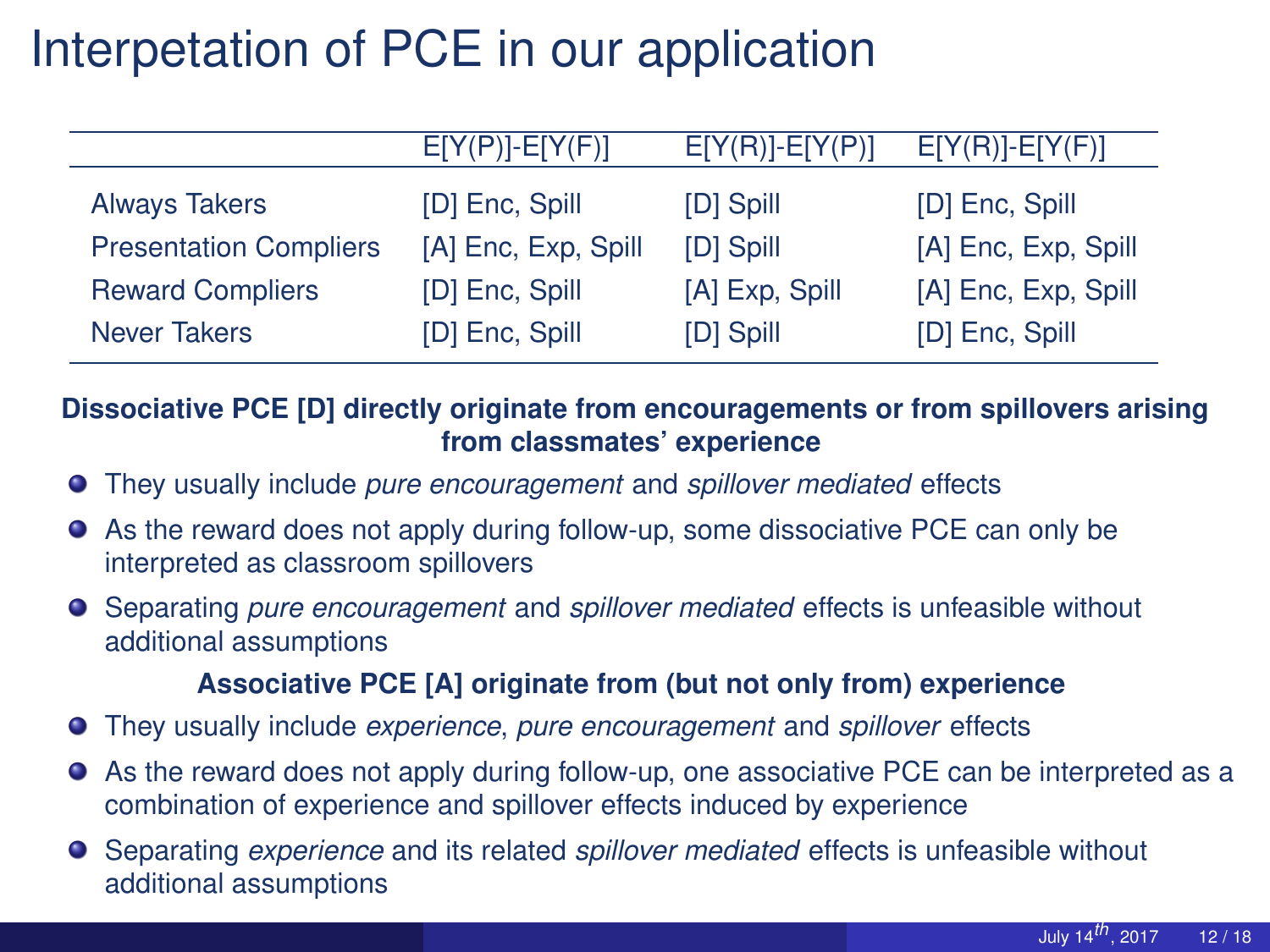### Bayesian Inference for Causal Effects

*(Rubin, 1978; Imbens and Rubin, 1997)*

- $\bullet$  Bayesian inference considers the observed values to be realizations of random variables and the unobserved values to be unobserved random variables
- Bayesian inference involves three choices:
	- (1) Model for principal stratum membership: Pr  $(S_{ij}|\mathbf{X}_{ij}; \boldsymbol{\theta})$
	- (2) Model(s) for potential outcomes: Pr  $(Y_{ij}(F), Y_{ij}(P), Y_{ij}(R)|S_{ij}, \mathbf{X}_{ij}; \boldsymbol{\theta})$
	- (3) [weakly informative] Priors for the parameters  $p(\theta)$ .
- $S_{ii} = (M_{ii}(F), M_{ii}(P), M_{ii}(R))$  is unknown, and the likelihood involves mixtures
- Posterior computation via a Gibbs sampler with data augmentation (to sample PS membership for each unit)
- **•** Additional assumption

**Assumption 3.** (Exclusion Restriction for always-takers):

$$
Pr(Y_{ij}(F)|S_{ij}=S^{111})=Pr(Y_{ij}(P)|S_{ij}=S^{111})=Pr(Y_{ij}(R)|S_{ij}=S^{111})
$$

which implies that

$$
PCE_{kh}=0 \quad \forall k,h.
$$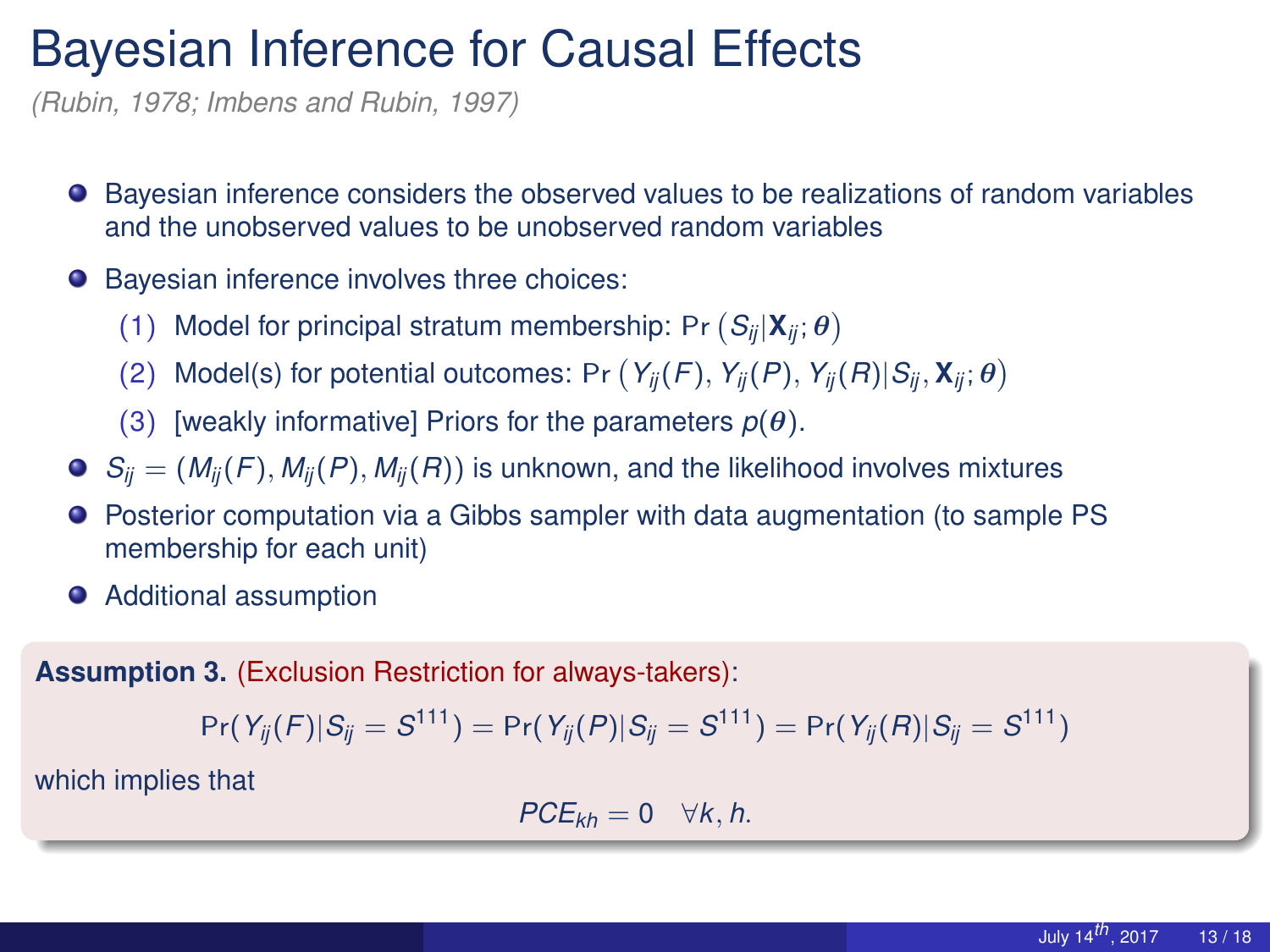## Model Specification

**Model for principal strata**: Multinomial Logit random effect (Random intecepts account for 0 cluster correlation in compliance behavior)

$$
\ln \frac{P(S_{ij} = k|\mathbf{X}_{ij})}{P(S_{ij} = S^{111}|\mathbf{X}_{ij})} = \gamma_k + \delta_k^T \mathbf{X}_{ij} + \mathbf{a}_{kj}
$$

 $\mathbf{a}_i \sim N(\mathbf{0}, \Sigma_a)$ ,

**Model for outcome**: Zero-Inflated Poisson

$$
Pr(Y_{ij}(a) = y | S_{ij}, \mathbf{X}_{ij}) = \begin{cases} p_{ij}(a, S_{ij}, \mathbf{X}_{ij}) + (1 - p_{ij}(a, S_{ij}, \mathbf{X}_{ij})) Pois(0; \lambda_{ij}(a, S_{ij}, \mathbf{X}_{ij})) & \text{if } y = 0\\ (1 - p_{ij}(a, S_{ij}, \mathbf{X}_{ij})) Pois(y; \lambda_{ij}(a, S_{ij}, \mathbf{X}_{ij})) & \text{if } y > 0 \end{cases}
$$

 ${\sf where}~Pois(0;\lambda_{ij})={\sf exp}(-\lambda_{ij})~{\sf and}~Pois(y;\lambda_{ij})=\frac{{\sf e}^{-\lambda_{ij}}\lambda_{ij}^{\sf v}}{\omega_{ij}}$  $\frac{y}{y}$ .

We model the parameter  $\lambda_{ij}(a, S_{ij}, \mathbf{X}_{ij})$  of the Poisson part using a hierarchical generalized linear model with a log link (the random intercept accounts for cluster correlation):

$$
log\bigg(\lambda_{ij}(a,S_{ij},\mathbf{X}_{ij})\bigg) = \alpha_{a}^{S_{ij}T} + \beta_{a}^{S_{ij}T}\mathbf{X}_{ij} + b_{j}
$$

$$
b_j \sim N(0, \sigma_b).
$$

 $\bullet$ To calculate the sample-average estimates, we assume the conditional association between  $Y_{ii}(F)$ ,  $Y_{ii}(P)$  and  $Y_{ii}(R)$  to be absent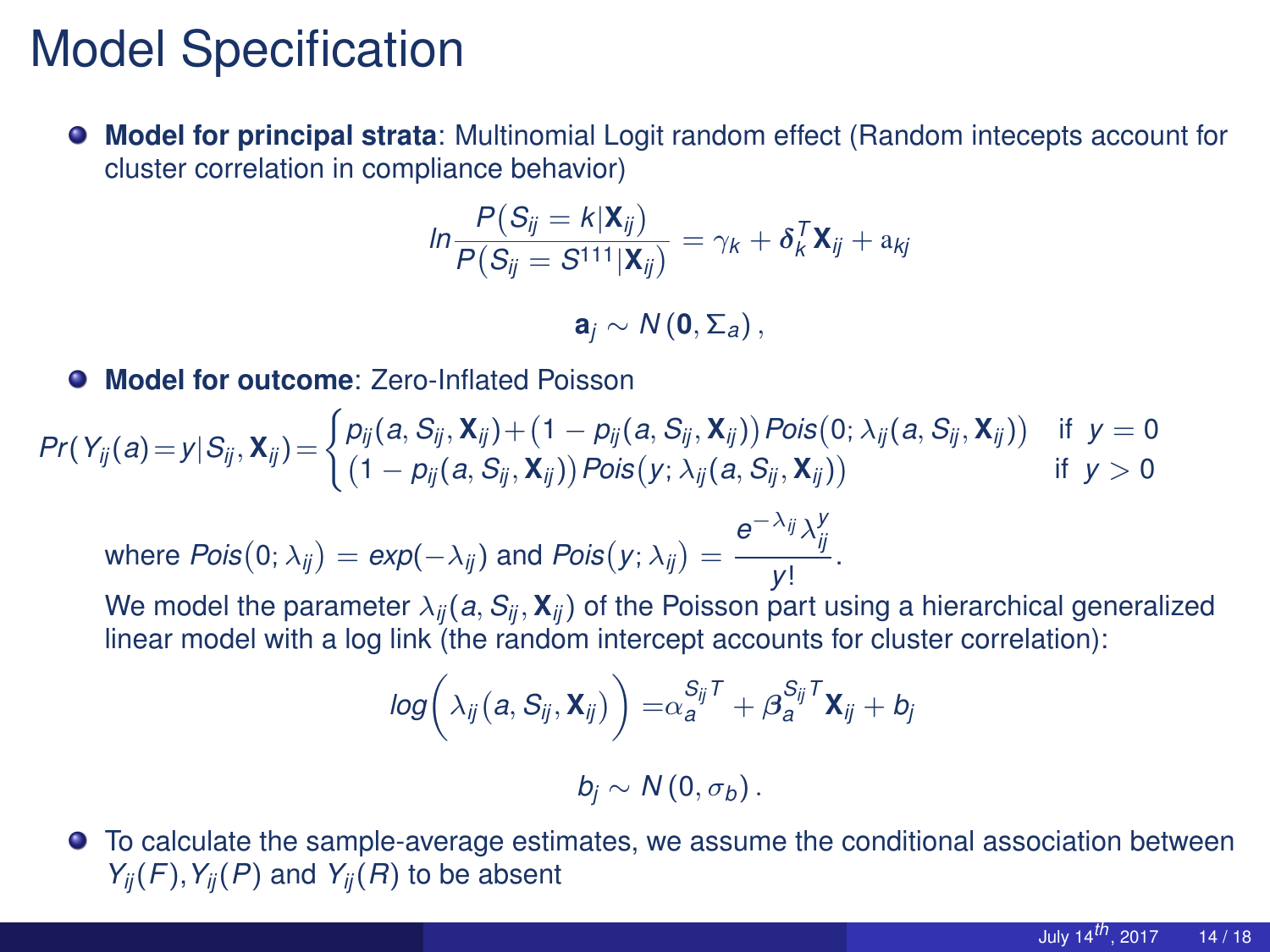## Estimated posterior probabilities of PS membership

|                                                          | Mean           | SD             | 2.5%           | 5%             | 95%            | 97.5%          |
|----------------------------------------------------------|----------------|----------------|----------------|----------------|----------------|----------------|
| <b>Always Takers</b>                                     | 0.091          | 0.014          | 0.068          | 0.071          | 0.117          | 0.120          |
| <b>Presentation Compliers</b><br><b>Reward Compliers</b> | 0.001<br>0.317 | 0.003<br>0.039 | 0.000<br>0.244 | 0.000<br>0.256 | 0.004<br>0.383 | 0.008<br>0.395 |
| Never Takers                                             | 0.591          | 0.034          | 0.519          | 0.530          | 0.643          | 0.654          |

Overwhelming majority of students taking part in the experiment not really attracted by the proposed visit of Palazzo Vecchio

- 59.1% are not interested whatever the encouragement
- 31.7% are available to perform it if they receive a reward
- Always takers are few
- Presentation hardly elicits sufficient motivation for the proposed visit experience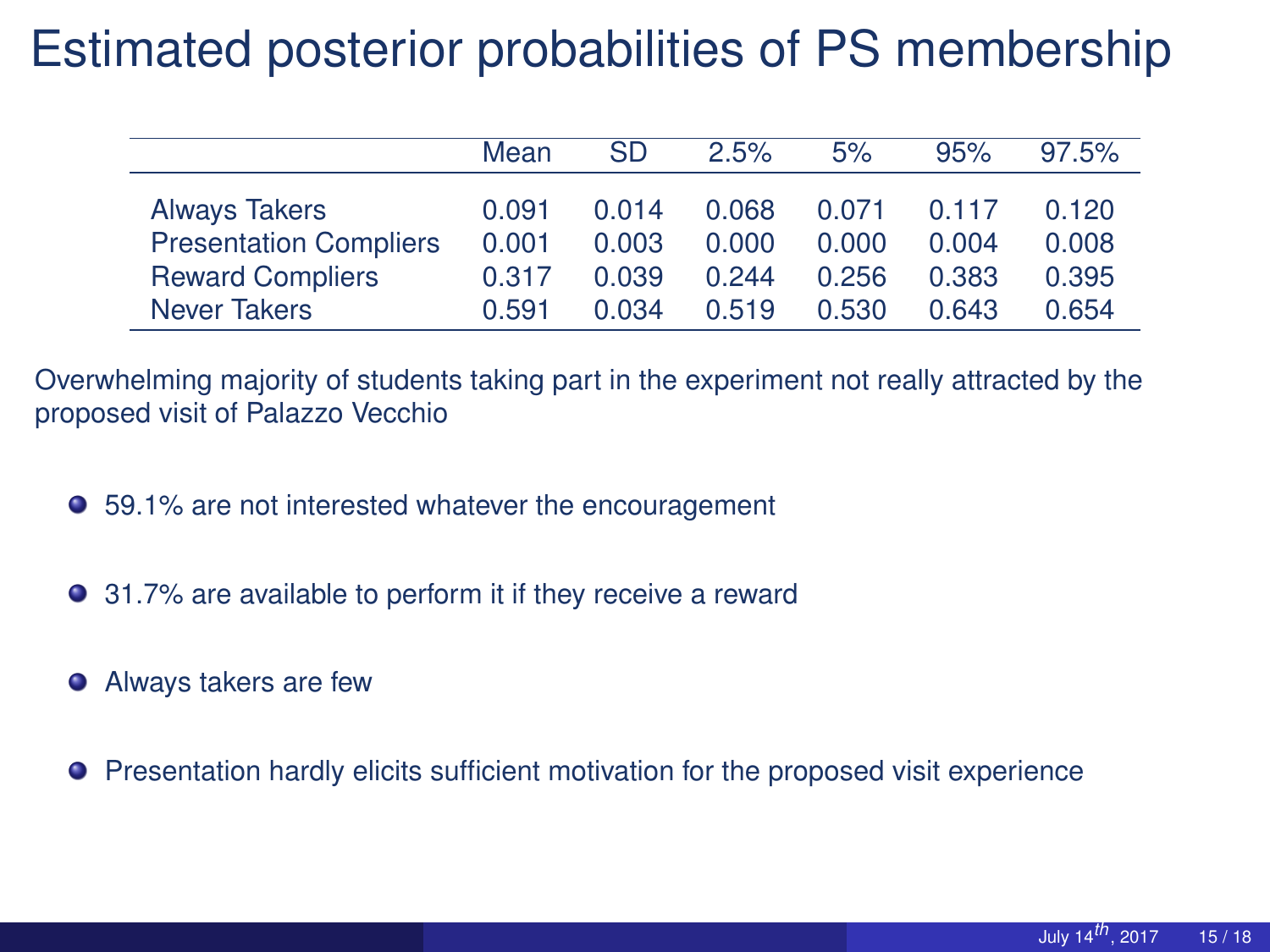## A gallery of four portraits

Posterior distribution of the proportion/mean of background covariates by PS



#### WHO ARE NEVER TAKERS?

Fairly successful females from educated families, museum-goers in their free time. They are likely to have visited PV in the past

#### WHO ARE REWARD COMPLIERS?

Good female students from a less educated family, more seldom museum-goers in their free time. They are less likely to have visited PV in the past than never takers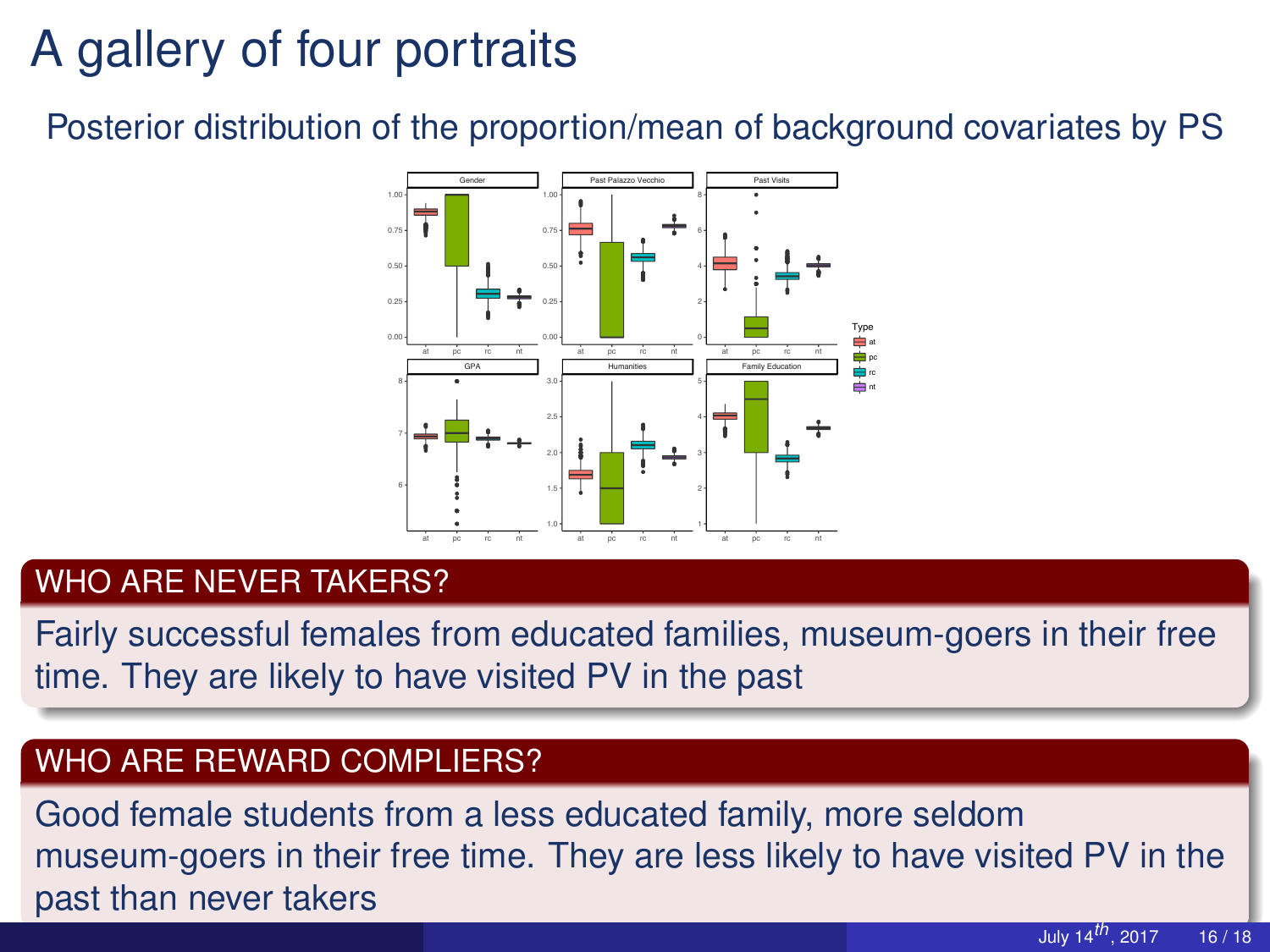## Results: Principal Causal Effects

#### Outcome is the count of later museum visits

|                               | Never Takers |                         |                   |      |      |                           |          |
|-------------------------------|--------------|-------------------------|-------------------|------|------|---------------------------|----------|
|                               | Mean         | 2.5%                    | 5%                |      |      | 95% 97.5% $Pr(\cdot > 0)$ | Interpr. |
| <b>Presentation vs Flyer</b>  | 2.04         |                         | $-0.26$ 0.15 4.12 |      | 4.78 | 0.96                      | $Enc+S$  |
| <b>Reward vs Presentation</b> |              | $1.72 -1.80 -1.10$ 5.21 |                   |      | 6.11 | 0.85                      | S        |
| <b>Reward vs Flyer</b>        | 3.77         | 1.02 <sub>1</sub>       | 1.41              | 7.12 | 8.21 | 1.00                      | $Enc+S$  |

|                               | <b>Reward Compliers</b> |         |         |       |           |                 |           |
|-------------------------------|-------------------------|---------|---------|-------|-----------|-----------------|-----------|
|                               | Mean                    | 2.5%    | 5%      |       | 95% 97.5% | $Pr(\cdot > 0)$ | Interpr.  |
| <b>Presentation vs Flyer</b>  | 5.62                    | 2.05    | 2.51    | 10.22 | 11.52     | 1.00            | $Enc+S$   |
| <b>Reward vs Presentation</b> | $-2.27$                 | $-8.15$ | $-6.95$ | 1.79  | 2.62      | 0.17            | $Exp + S$ |
| <b>Reward vs Flyer</b>        | 3.35                    | 0.72    | 1.08    | 6.34  | 7.42      | 0.99            | $E+E+S$   |

Alternative outcome in the paper: probability of performing at least one visit in the follow-up period